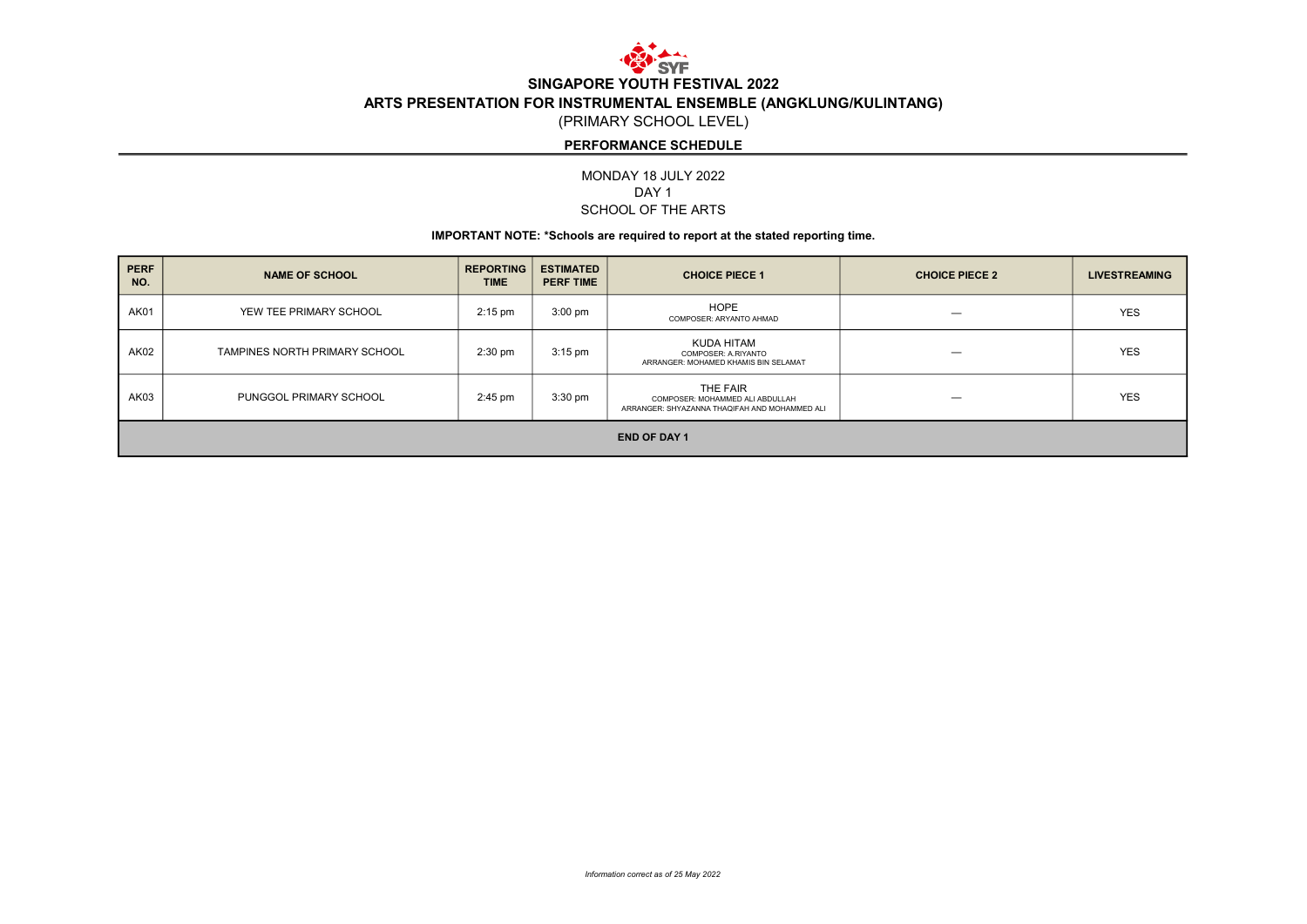

# SINGAPORE YOUTH FESTIVAL 2022 ARTS PRESENTATION FOR INSTRUMENTAL ENSEMBLE (ANGKLUNG/KULINTANG) (PRIMARY SCHOOL LEVEL)

### PERFORMANCE SCHEDULE

### TUESDAY 19 JULY 2022 SCHOOL OF THE ARTS DAY<sub>2</sub>

#### IMPORTANT NOTE: \*Schools are required to report at the stated reporting time.

| <b>PERF</b><br>NO.       | <b>NAME OF SCHOOL</b>                        | <b>REPORTING</b><br><b>TIME</b> | <b>ESTIMATED</b><br><b>PERF TIME</b> | <b>CHOICE PIECE 1</b>                                                                                | <b>CHOICE PIECE 2</b> | <b>LIVESTREAMING</b> |  |  |
|--------------------------|----------------------------------------------|---------------------------------|--------------------------------------|------------------------------------------------------------------------------------------------------|-----------------------|----------------------|--|--|
| AK04                     | PAYA LEBAR METHODIST GIRLS' SCHOOL (PRIMARY) | 8:45 am                         | $9:30$ am                            | <b>BERSAMA BERUSAHA</b><br>COMPOSER: FARIDAH JAMAL                                                   |                       | <b>YES</b>           |  |  |
| AK05                     | YIO CHU KANG PRIMARY SCHOOL                  | $9:00$ am                       | $9:45$ am                            | <b>NINA BOBOK</b><br>ARRANGER: MOHAMED KHAMIS BIN SELAMAT                                            | -                     | <b>YES</b>           |  |  |
| AK06                     | XINGHUA PRIMARY SCHOOL                       | $9:15$ am                       | 10:00 am                             | DI TANJONG KATONG<br>ARRANGER: DE SILVA ALICIA JOYCE/<br>PUTRI DAMARWATI ENDAH                       |                       | <b>YES</b>           |  |  |
| <b>BREAK</b>             |                                              |                                 |                                      |                                                                                                      |                       |                      |  |  |
| AK07                     | <b>EDGEFIELD PRIMARY SCHOOL</b>              | 10:00 am                        | 10:45 am                             | <b>BREEZE</b><br>COMPOSER: EDGEFIELD ANGKLUNG AND KULINTANG BAND<br>2021<br>ARRANGER: SYAFIQAH 'ADHA |                       | <b>YES</b>           |  |  |
| AK08                     | PEIYING PRIMARY SCHOOL                       | 10:15 am                        | 11:00 am                             | <b>WARONG POJOK</b><br>COMPOSER:H ABDUL ADJIB<br>ARRANGER: MOHAMED KHAMIS BIN SELAMAT                | --                    | <b>YES</b>           |  |  |
| AK09                     | YUHUA PRIMARY SCHOOL                         | 10:30 am                        | 11:15 am                             | <b>FLAME SHADOW</b><br>COMPOSER: LEE WEN XIANG                                                       |                       | <b>YES</b>           |  |  |
| <b>BREAK &amp; LUNCH</b> |                                              |                                 |                                      |                                                                                                      |                       |                      |  |  |
| <b>AK10</b>              | ANDERSON PRIMARY SCHOOL                      | 12:15 pm                        | $1:00$ pm                            | <b>LOCH LOMOND</b><br>ARRANGER: NG KIM PENG                                                          |                       | <b>YES</b>           |  |  |
| <b>AK11</b>              | OPERA ESTATE PRIMARY SCHOOL                  | 12:30 pm                        | $1:15$ pm                            | <b>NINA BOBOK</b><br>ARRANGER: MOHAMED KHAMIS BIN SELAMAT                                            |                       | <b>YES</b>           |  |  |
| <b>AK12</b>              | <b>BUKIT VIEW PRIMARY SCHOOL</b>             | 12:45 pm                        | $1:30$ pm                            | ROMO ONO MALING<br>COMPOSER: TITIEK PUSPA<br>ARRANGER: MOHAMED KHAMIS BIN SELAMAT                    |                       | <b>YES</b>           |  |  |
| <b>END OF DAY 2</b>      |                                              |                                 |                                      |                                                                                                      |                       |                      |  |  |